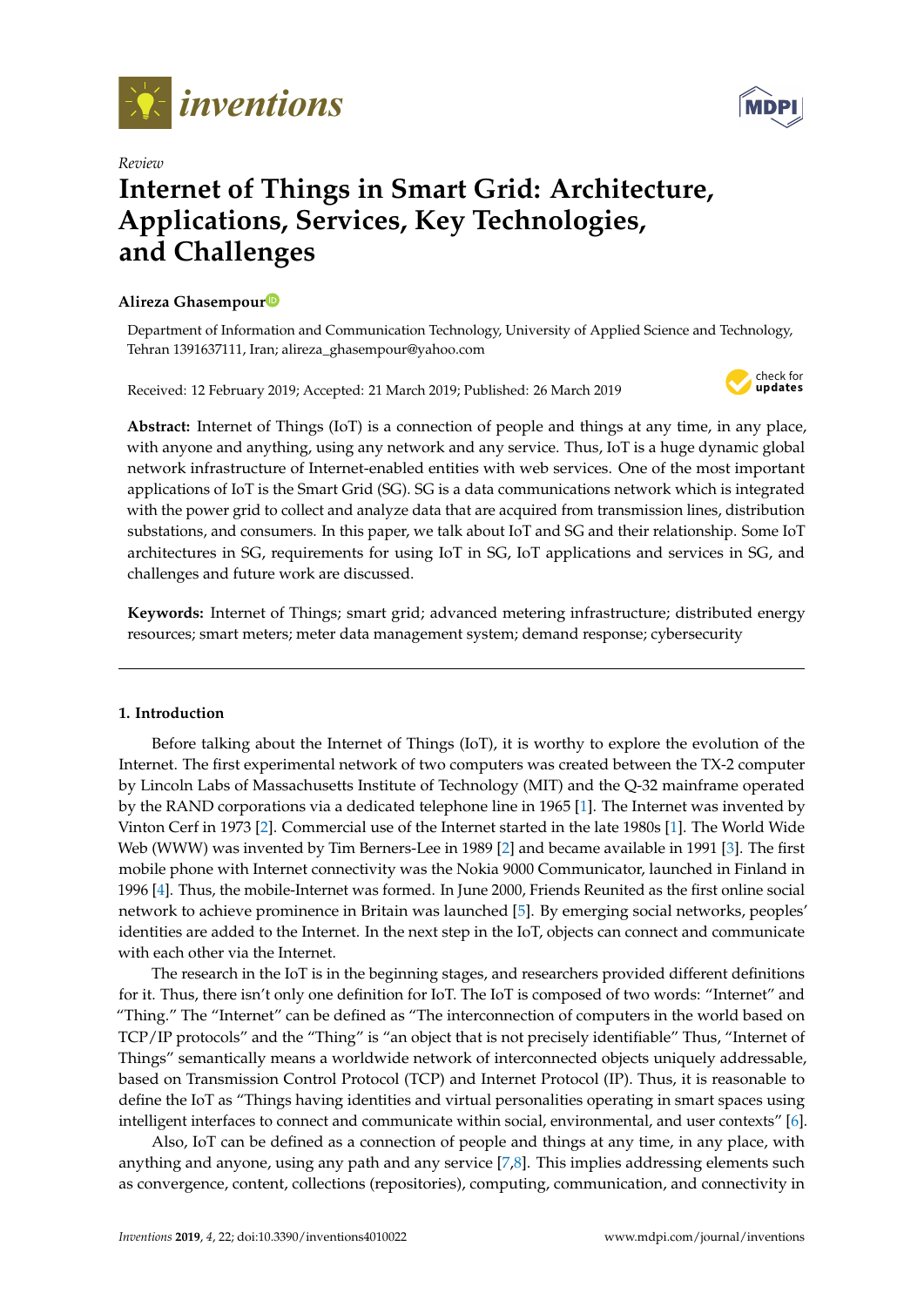the context where there is a seamless interconnection between people/humans and things and/or between things (see Figure 1) [9]. Thus, IoT is a huge dynamic global network infrastructure of Internet-enabled physical and virtual objects/entities with web services which contains embedded technologies and all types of information devices such as global positioning system (GPS), infrared devices, scanners, radio frequency identification (RFID) tags/devices, sensors, actuators, smartphones, and the Internet to sense, identify, locate, track, connect, monitor, manage, communicate/interact, cooperate, and control of objects/things in physical, digital, and virtual world. It uses computing and self-configuring capabilities (based on interoperable communication protocols) and software tools to process information, achieve data mining, and extract knowledge.

<span id="page-1-0"></span>

**Figure 1.** Internet of Things (IoT) with its connections and related entities.

One of the most important applications of IoT is the Smart Grid (SG). SG is a data communications network which is integrated with the power grid to collect and analyze data that are acquired from transmission lines, distribution substations, and consumers. Based on these data, SG can provide predictive information to its suppliers and customers on how to best manage power [\[10\]](#page-8-9). In this paper, different layers of IoT architecture will be discussed. We will investigate technologies which are essential to apply IoT to SG. Several IoT applications and services in SG will be introduced. Finally, challenges that must be addressed and future work are discussed.

The rest of the paper is organized as follows. In S[ect](#page-1-1)ion 2, IoT, its history and development are reviewed. Smart grid and its components are discussed in Section 3. Section 4 presents how [Io](#page-5-0)T can be used in SG to accomplish reliable data transmission. The architecture of IoT is discussed in Section 5. In Section [6,](#page-6-0) several key technologies to enable applying IoT to SG are introduced. The challenges which must be addressed in future research directions are presented in Section [7.](#page-7-0) The conclusion is given in Section [8.](#page-8-10)

#### <span id="page-1-1"></span> $I_{\text{max}}$  is a multiplier of  $\text{max}$  subsets from technical issues (such as routing as routing as routing as routing as routing as routing as routing as routing as routing as routing as routing as routing as routing as ro **2. Internet of Things**

IoT is a multidisciplinary field that covers many subjects from technical issues (such as routing protocols) to a combination of social and technical problems (e.g., security). IoT represents a vision in which the Internet extends into the real world encompassing every uniquely identifiable object.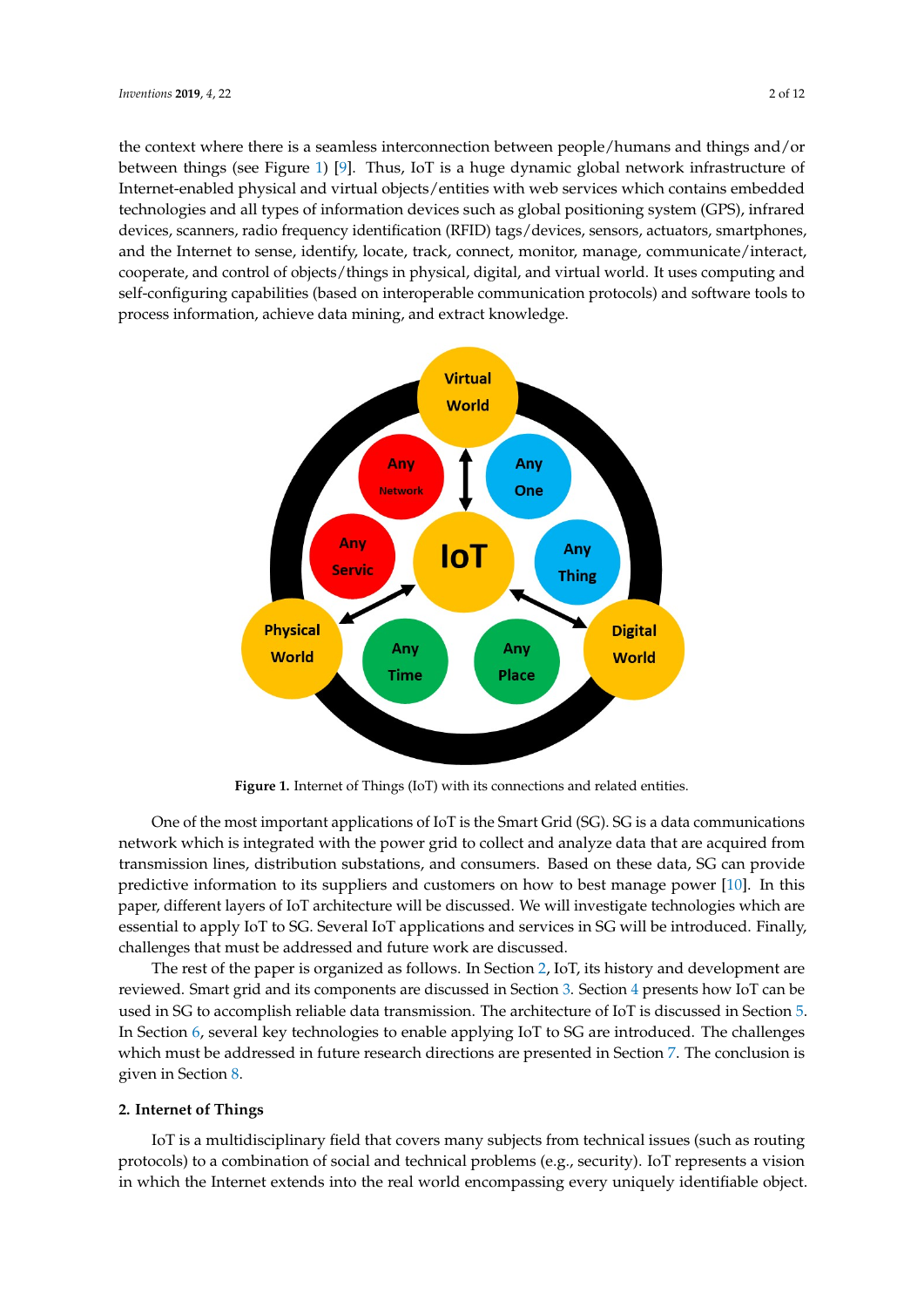This vision is ubiquitous computing. Initially, Mark Weiser [\[11\]](#page-8-11) in 1991 coined the term "Ubiquitous Computing" that can be truly realized by IoT. Kevin Ashton [\[12\]](#page-8-12) proposed the term "IoT" in his presentation at Procter & Gamble (P&G) in 1999. Also, Neil Gershenfeld [\[13\]](#page-8-13) used the same notion in his book in 1999. The IoT first became popular through Sarma et al. [\[14\]](#page-8-14) (from MIT Auto-ID center) in 2000. LG announced its first Internet refrigerator plans in 2000. During 2002–2004, IoT was mentioned in mainstream publications such as Forbes [\[15\]](#page-8-15), the Guardian [\[16\]](#page-9-0), Scientific American [\[17\]](#page-9-1) and the Boston Globe [\[18\]](#page-9-2). International Telecom Union (ITU) published an annual report of the IoT [\[19\]](#page-9-3), which extended the concept of the IoT in 2005. In that report, there are four key enablers to the IoT:

1. Feeling Things (such as sensors and wireless sensor networks)

2. Tagging Things (using Radio Frequency Identification (RFID))

3. Thinking Things (such as smart materials, smart clothing and wearable computing, smart homes and vehicles, and robotics)

4. Shrinking Things (using nanotechnology to make products smaller and smaller)

In 2005, Fleisch and Mattern [\[20\]](#page-9-4) published their book in IoT topic. European politicians initially used IoT in the context of RFID technology, e.g., in the titles of some RFID conferences such as "From RFID to the IoT, Pervasive networked systems" (2006) and "RFID: Towards the IoT" (2007). In March 2008, the first scientific conference [\[21\]](#page-9-5) was held in IoT. In 2008, a group of high-tech companies launched the Internet Protocol for Smart Objects (IPSO) Alliance for the following goals [\[22\]](#page-9-6):

1. Interoperability: Organize interoperability tests that will allow members and interested parties to show that products and services using IP for Smart Objects can work together and meet industry standards for communication.

2. Invest in Innovation: Help innovators in small companies who are making IP devices and web objects to gain visibility in the industry.

3. Promote IP: Promote the use of IP as the premier solution for access and communication for Smart Objects - in print, in public, and in the media.

4. Uphold Standards: Support Internet Engineering Task Force (IETF) and other standards development organizations in the development of standards for Smart Objects.

In April 2008, U.S. National Intelligence Council listed the Internet of Things as one of the 6 "Disruptive Civil Technologies" (Biogeotechnology, Energy Storage Materials, Biofuels and Bio-Based Chemicals, Clean Coal Technologies, Service Robotics, and The Internet of Things) with potential impacts on US interests out to 2025 [\[23\]](#page-9-7).

In Jan 2009, President Obama promoted the idea of a smarter planet as a developing national strategy and consequently gave worldwide concern. A dedicated European Union committee published an action plan for Europe which sought to create a new and broad paradigm: the transition from a network of interconnected computers and people, to a network of interconnected people with things or things with each other (IoT) in 2009 [\[24\]](#page-9-8). Andrew Milroy at Frost and Sullivan [\[25\]](#page-9-9) anticipated that year 2014 would be the year of the Internet of things and the focus of both IT buyers and sellers shifts to IoT. Also, more data would be generated by machines ('things') than by human beings in 2014.

Today, the IoT is used to denote advanced connectivity of devices and services that go beyond the traditional machine to machine and covers a variety of protocols and applications. Connectivity will take on an entirely new dimension, and future global networks will consist of not only humans and devices, but also all sorts of things. Physical items can connect to the virtual world, be controlled remotely and act as physical access points to Internet services. Currently, IoT can be viewed as a network of networks.

There are three visions for IoT [\[26\]](#page-9-10):

• Internet-oriented: In the internet-oriented vision, it is needed to make smart objects. The objects must use the specification of IP protocols.

• Semantic-oriented: In Semantic-oriented vision, the number of available sensors will be vast, and their collected data will be huge. Thus, the raw data needs to be managed and processed for better representations and understanding.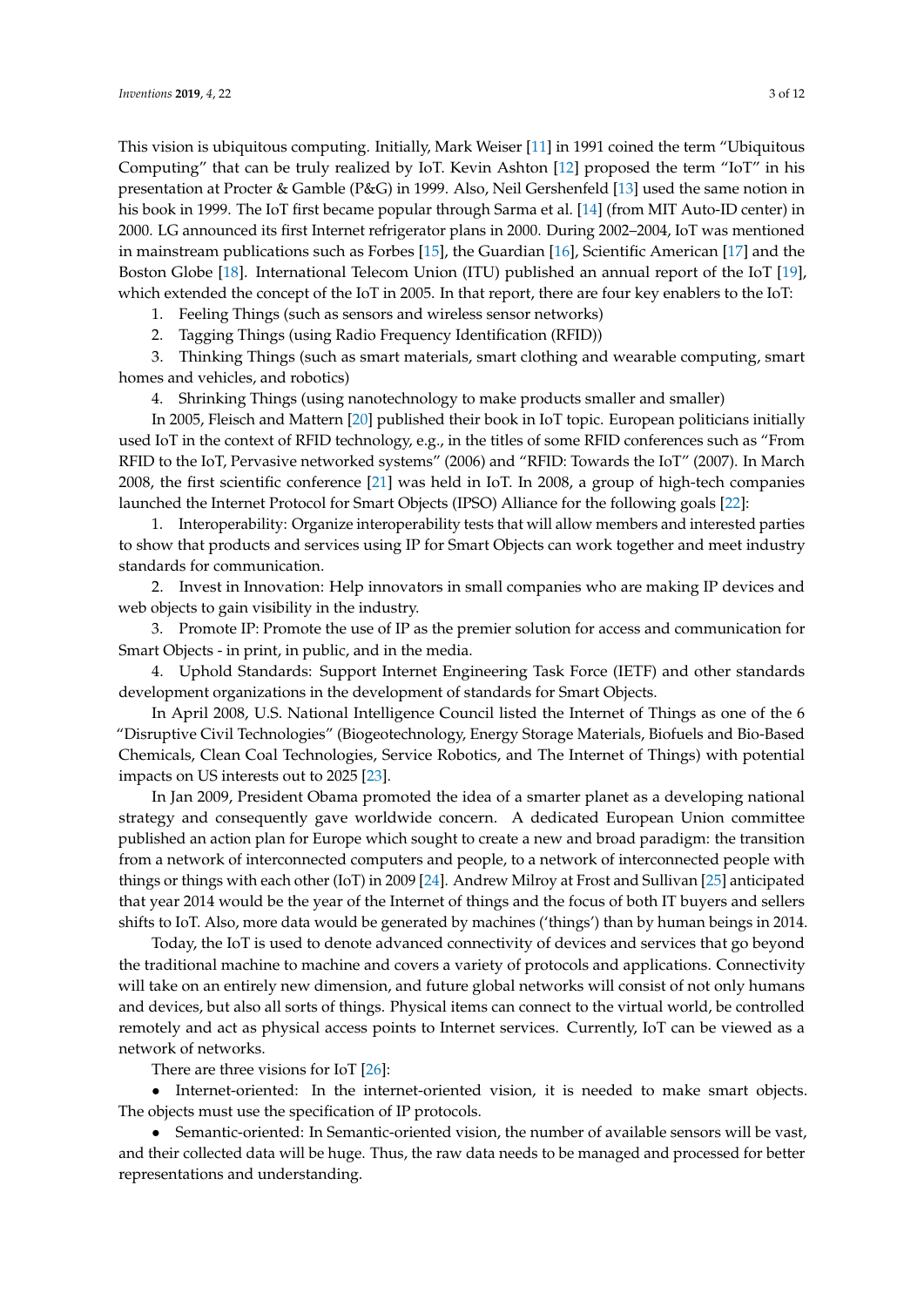• Things-oriented: In the things-oriented vision, we can track any object using sensors and pervasive technologies. Any object can be identified uniquely using an electronic product code (EPC). EPC is extended using sensors.

IoT has three important characteristics [\[27\]](#page-9-11):

1. Comprehensive sense: Using sensors to collect information from any objects anytime and anywhere.

2. Intelligent processing: Using techniques such as cloud computing to analyze huge amounts of data to control objects.

3. Reliable transmission: Accurate and real-time data transmission via communications networks and the Internet.

Cisco has created a dynamic connections counter to track the estimated number of connected things from December 2012 until July 2020 [\[28\]](#page-9-12). In Dec. 2012, there were 8.7 billion connected objects globally while in May 2014, the number is exceeding 12.3 billion. Cisco has conducted analysis on the potential economic impact of the Internet of Everything, and their analysis indicates that there is as much as \$14.4 trillion of potential economic "value at stake" for global private-sector businesses over the next decade, as a result of the emergence of the Internet of Everything [\[29\]](#page-9-13). Looking to the future, Cisco Internet Business Solutions Group (IBSG) predicts there will be 25 billion devices connected to the Internet by 2015 and 50 billion by 2020 [\[30\]](#page-9-14). A separate analysis from Morgan Stanley predicts that number can be as high as 75 billion and claims that there are 200 unique consumer devices or equipment that could be connected to the Internet that have not yet done so [\[31\]](#page-9-15). Michael Mandel [\[32\]](#page-9-16) in his report in Progressive Policy Institute describes how technological innovation, particularly as it relates to the Internet of Everything (IoE), could lead America's economy out of a "slow-growth rut." The European Commission (Information Society and Media DG) predicted 50 to 100 billion devices to be connected by 2020 [\[33\]](#page-9-17). Future technological developments in IoT and its research needs that have been foreseen for the next 20 years are outlined in Tables 1 and 2 [\[33\]](#page-9-17). Since there is a growing interest in using IoT technologies, the number of industrial IoT projects and the number of IoT publications is quickly growing.

## <span id="page-3-0"></span>**3. Smart Grid**

The smart grid is proposed to solve the issues of electricity grid (e.g., low reliability, high outages, high greenhouse gas and carbon emission, economics, safety, and energy security) [\[34\]](#page-9-18). One of the definitions for the smart grid is that the smart grid is a communication network on top of the electricity grid to gather and analyze data from different components of a power grid to predict power supply and demand which can be used for power management [\[8\]](#page-8-7). For comprehensive details and information about characteristics and benefits of the SG, comparison between a power grid and SG, and general requirements of a communication network in a SG, the readers can see chapter 3 of [\[35\]](#page-9-19).

In a proposed model for the smart grid by the national institute of standards and technology, the smart grid has 7 domains and roles of these domains are defined so that required information can be exchanged and necessary decisions can be made [\[7\]](#page-8-6). Some of the required functionalities to deploy the smart grid are as follows [\[10\]](#page-8-9):

1. Communication networks: Public, private, wired, and wireless communication networks that can be used as the communication infrastructure for smart grid [\[36\]](#page-9-20).

2. Cybersecurity: Determining measures to guarantee availability, integrity, and confidentiality of the communication and control systems which are required to manage, operate, and protect smart grid infrastructures [\[37\]](#page-10-0).

3. Distributed energy resources: Using different kinds of generation (e.g., renewable energies) and/or storage systems (batteries, plug-in electric cars with bi-directional chargers) that are connected to distributed systems [\[38\]](#page-10-1).

4. Distribution grid management: Trying to maximize the performance of components in distribution systems such as feeders and transformers and integrate them with transmission systems,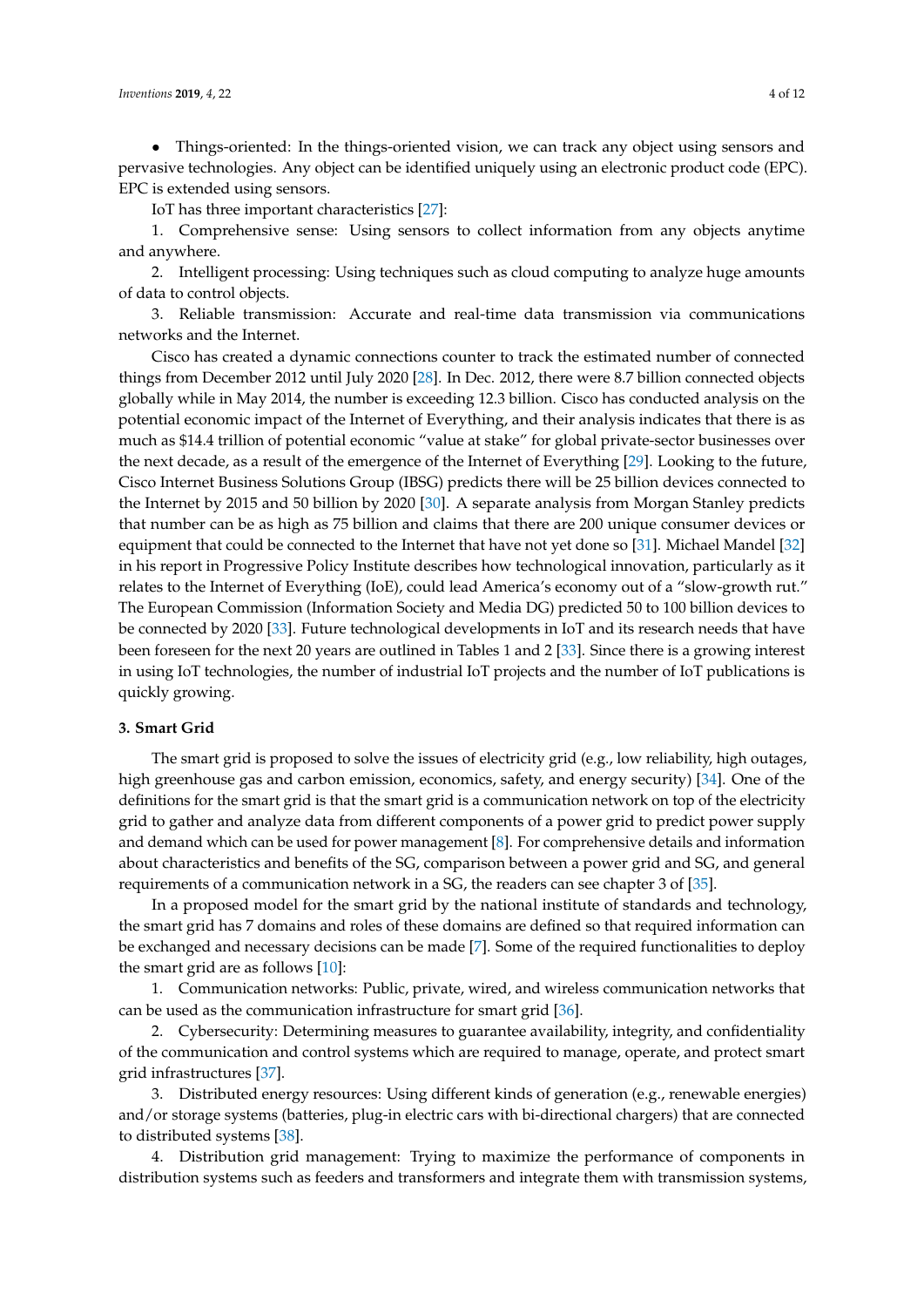increase reliability, increase the distribution system efficiency, and improve management of distributed renewable energy sources [\[39\]](#page-10-2).

5. Electric transportation: Integrating plug-in electric vehicles in a large-scale [\[40\]](#page-10-3).

6. Energy efficiency: Providing mechanisms for different kinds of customers to modify their energy usage during peak hours and optimizing the balance between power supply and demand [\[41\]](#page-10-4).

7. Energy storage: Using direct or indirect energy storage technologies such as pumped hydroelectric storage technology [\[42\]](#page-10-5).

8. Wide-area monitoring: Monitoring of power system components over a large geographic area to optimize their performance and preventing problems before they happen [\[43\]](#page-10-6).

9. Advanced metering infrastructure (AMI): AMI as one of the key components of SG creates a bidirectional communication network between smart meters (SMs) and utility system to collect, send, and analyze consumer energy consumption data [\[44](#page-10-7)[–46\]](#page-10-8).

AMI is an improved and modified version of automatic meter reading. In an automatic meter reading, data from different types of meters were collected automatically and were sent to a central system through a one-way communication network for future analysis and billing purpose. Since the automatic meter reading couldn't provide bidirectional communications, AMI was introduced.

AMI has many tasks such as the ability to self-heal, adaptive power pricing, demand-side management, energy efficiency enhancement, improving the reliability of SG, interoperability with other systems, monitoring and control of power quality, outage management, providing communications between central system and SMs, saving energy, and updating the software of SMs [\[44\]](#page-10-7).

AMI components are a central system, two-way communication networks, data concentrators, and smart meters. SMs are installed at customers' locations or other positions in smart grid to measure consumption data and send them to the central system via communication networks for billing, informing consumers for their consumptions, etc. In direct load control, SMs can give power consumption overviews and schedule times for turning on and off devices to shift the load in SG. Also, direct load control can add distributed energy resources to SG to supply higher load when the power grid produces extra power [\[7\]](#page-8-6).

Distributed energy resources, electric vehicles, gateways, home energy display, smart devices, SMs, and tools for power consumption control can connect to each other via a home area network. Bluetooth, IEEE 802.11b, IEEE 802.11s, IEEE 802.3az-2010, power line communication, and ZigBee technologies can be used for home area network [\[45\]](#page-10-9).

Several SMs send their data to the corresponding data concentrator through a neighborhood area network (NAN) [\[34\]](#page-9-18). For example, several homes that are supplied by one transformer create a NAN. Thus, NAN should carry a large volume of data and satisfy their quality of service requirements. The following technologies and networks are some candidates for NAN: family standards of IEEE 802.11, the third and the fourth generations of wireless cellular networks (e.g., long-term evolution (LTE), worldwide interoperability for microwave access (WiMAX), wideband code-division multiple access), and optical networks (e.g., passive optical networks or Ethernet passive optical networks). Also, equipment in the field should be managed by a field area network (FAN). The geographical coverage of a FAN is like NAN. Therefore, similar communication networks and technologies can be used for FAN too.

Data concentrator aggregates and compresses data from SMs in uplink connection and relays data to SMs in downlink connection. Data concentrator enhances scalability and reliability of SG, reduces power consumption of SMs, and decreases data collision between SMs' transmitted data. But it increases the delay in transmitting SMs' data somewhat. Some data concentrators are connected to the central system via a wide area network (WAN). Long-range and high-bandwidth communication technologies such as fiber optic and wireless cellular networks (e.g., WiMAX, LTE, and LTE advanced can be used in WAN [\[46\]](#page-10-8).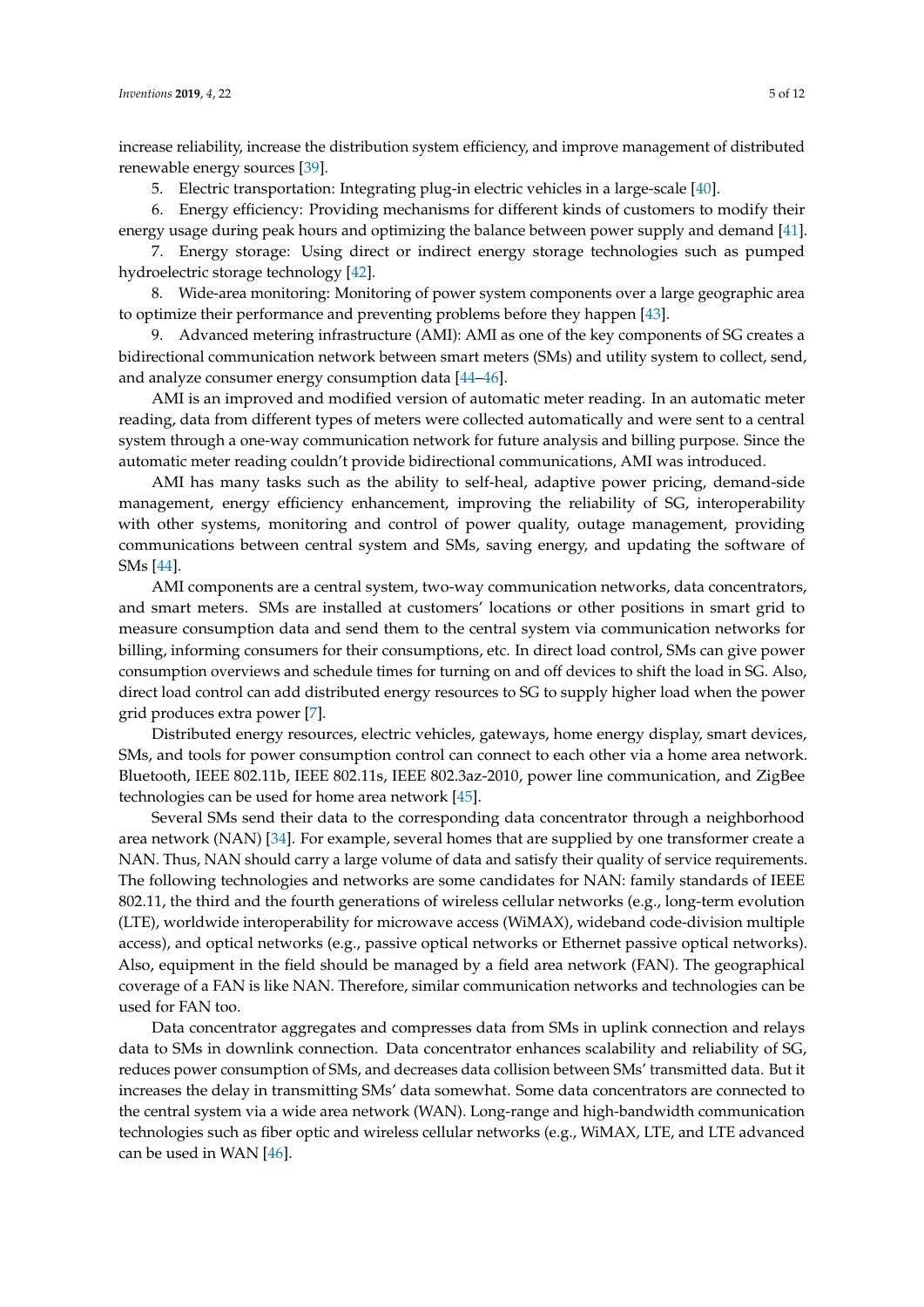The central system collects and analyzes SMs' data. It can have several components (connected via a local area network) such as a meter data management system [\[47\]](#page-10-10), geographic information system, outage management system, consumer information system, power quality management, and load forecasting systems. As an example, a meter data management system gets SMs' data, stores them in databases, and processes them [\[45\]](#page-10-9).

### <span id="page-5-0"></span>**4. IoT Applications and Services in SG**

IoT can support technologies in SG. Comprehensive sensing and processing abilities of IoT can improve SG abilities such as processing, warning, self-healing, disaster recovery, and reliability. Combining IoT and SG can greatly promote the development of smart terminals, meters and sensors, information equipment, and communication devices. IoT can be used to accomplish reliable data transmission in wire and wireless communication infrastructures in different parts of SG (electricity generation, transmission lines, distribution, and consumption/utilization) as follows:

1. In electricity generation, IoT can be used to monitor electricity generation of different kinds of power plants (such as coal, wind, solar, biomass), gas emissions, energy storage, energy consumption, and predict necessary power to supply consumers.

2. IoT can be used to acquire electricity consumption, dispatch, monitor and protect transmission lines, substations, and towers, manage and control equipment.

3. IoT can be used in customer side in smart meters to measure different types of parameters, intelligent power consumption, interoperability between different networks, charging and discharging of electric vehicles, manage energy efficiency and power demand.

The main IoT application scenarios are as follows:

1. AMI with high reliability: AMI is a key component in SG. IoT can be used in AMI to collect data, measure abnormality in SG, exchange information between smart meters, monitor electricity quality and distributed energy, analyze user consumption pattern.

2. Smart home: A smart home can be used to interact with users and SG, enhance SG services, meet marketing demand, improve QoS, control smart appliances, read power consumption information which is gathered by smart meters, and monitor renewable energy.

3. Transmission line monitoring: By using wireless broadband communication technologies, the transmission lines can be monitored to discover fault issues and eliminate them.

4. Electric Vehicle (EV) assistant management system: EV assistant management systems comprise of charging station, EV, and monitoring center. With GPS, users can inspect nearby charging stations and their parking information. The GPS will automatically guide drivers to the most suitable charging station. The monitoring center manages car batteries, charging equipment, charging stations and optimize resources.

#### <span id="page-5-1"></span>**5. Integrated IoT Architectures in Smart Grid**

Several IoT architectures have been proposed to be integrated into SG. They can be categorized to architectures with three layers or four layers [\[48](#page-10-11)[–53\]](#page-11-0) (see Table [1\)](#page-5-2). In [\[48\]](#page-10-11), three layers are proposed. Layer 1 includes smart meters, network devices, and communication protocols. Layer 2 contains devices which are responsible for receiving data at the central system. Layer 3 includes artificial intelligent systems to provide information to decision and billing systems.

<span id="page-5-2"></span>**Table 1.** Three-layer and four-layer models which are proposed for IoT architecture in a smart grid.

|         | $[48 - 50]$ | [51]             | $\sqrt{52}$ | [53]                  |
|---------|-------------|------------------|-------------|-----------------------|
| Layer 4 |             | Application      | Social      | Master station system |
| Layer 3 | Application | Cloud management | Application | Remote communication  |
| Laver 2 | Network     | Network          | Network     | Field network         |
| Laver 1 | Perception  | Perception       | Perception  | Terminal              |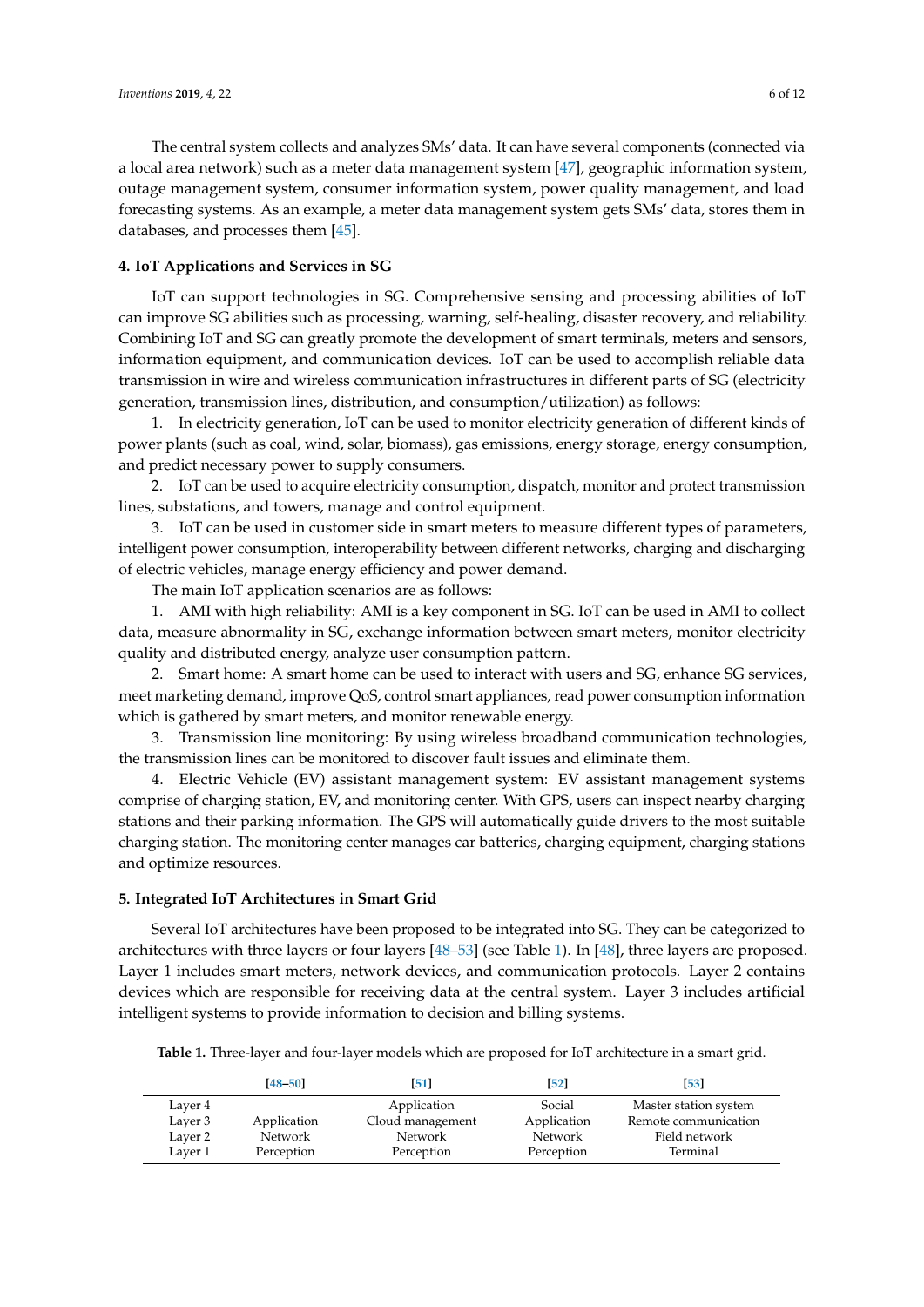In [\[49](#page-10-15)[,50\]](#page-10-12), a three-layer structure is presented that contains perception layer, network layer, and application layer. Perception layer (or device layer) uses different kinds of sensors (e.g., power sensor), tags and readers (e.g., RFID tags/readers), or sensor equipment (such as GPS devices or cameras) to collect information. The network layer contains different kinds of wired and wireless industry-specific or public communication networks (such as 2G, 3G, 4G, cable broadband, public switched telephone networks, private networks, Wi-Fi, ZigBee) and the Internet to map the information gathered by sensors in the perception layer to communication protocols. It is used to route and transmit these mapped data to the application layer for processing, control, and access to the core network. It includes management and information centers. The application layer processes the information received from the network layer to monitor IoT devices in real time. It uses a variety of IoT technologies to realize an extensive set of IoT applications and contains application structure. Application structure is responsible for information processing and computing, and interface to resources. IoT can accomplish the integration of information technologies via the application layer.

In [\[51\]](#page-10-13), the authors proposed four layers: device layer, network layer, cloud management layer, and application layer. Device layer contains two sub-layers: (1) thing layer (which contains different types of sensors, smart meters, smart tags, and actuators) to sense environment, collect data, and control home appliances, (2) gateway layer (which contains microcontrollers, communication modules, and local display and storage) that controls how to connect to elements of thing layer. The network layer sends the data from the device layer to the application layer. The cloud management layer is responsible for data storage and analysis and data and user management. The application layer provides services to end users such as homeowners or utilities and includes demand response management, dynamic pricing, or energy management.

The authors in [\[52\]](#page-10-14) reviewed previous three-layer and four-layer models. The 4th layer in the four-layer model is the supporting layer which integrates some common IoT technologies. Then, they proposed a four-layer model that includes the previous three layers (perception layer, network layer, and application layer) and add an additional social layer on top of these three layers. The social layer regulates IoT applications.

The proposed four-layer model in [\[53\]](#page-11-0) has a terminal layer, field network layer, remote communication layer, and master station system layer. The terminal layer comprises remote terminal units, smart meters, and smart devices. The field network layer includes wired communications such as fiber optics or wireless communication technologies such as Wi-Fi, ZigBee, or RFID. The remote communication layer contains wired and wireless wide area networks such as 3G or 4G wireless cellular networks. Master station system layer includes the control systems for different parts of a smart grid, e.g., generation, transmission, and distribution.

## <span id="page-6-0"></span>**6. Requirements for Using IoT in SG**

To use IoT in SG, we should have some technologies and satisfy some requirements which are listed as follows:

1. Communication technologies: Communication technologies can be used to receive and transmit acquired information about the state of SG's devices. We have short-range and long-range communication technology standards. ZigBee, Bluetooth, and ultra-wideband technologies are examples of short-range communication technologies. For long-range communications, power line communications [\[54\]](#page-11-1), optical fiber, wireless cellular networks such as 3G and 4G, and satellite communications can be used.

2. Data fusion techniques: Since the resources of IoT terminals (such as batteries, memory, and bandwidth) are limited, it is not possible to send all information to the destination. Thus, to increase the efficiency of information gathering, data fusion techniques can be utilized to collect and combine data.

3. Energy harvesting process: Since most of the IoT devices use battery as one of their primary power sources, energy harvesting process is very important for IoT applications, e.g., using different sensors and cameras to monitor different parts of a smart grid.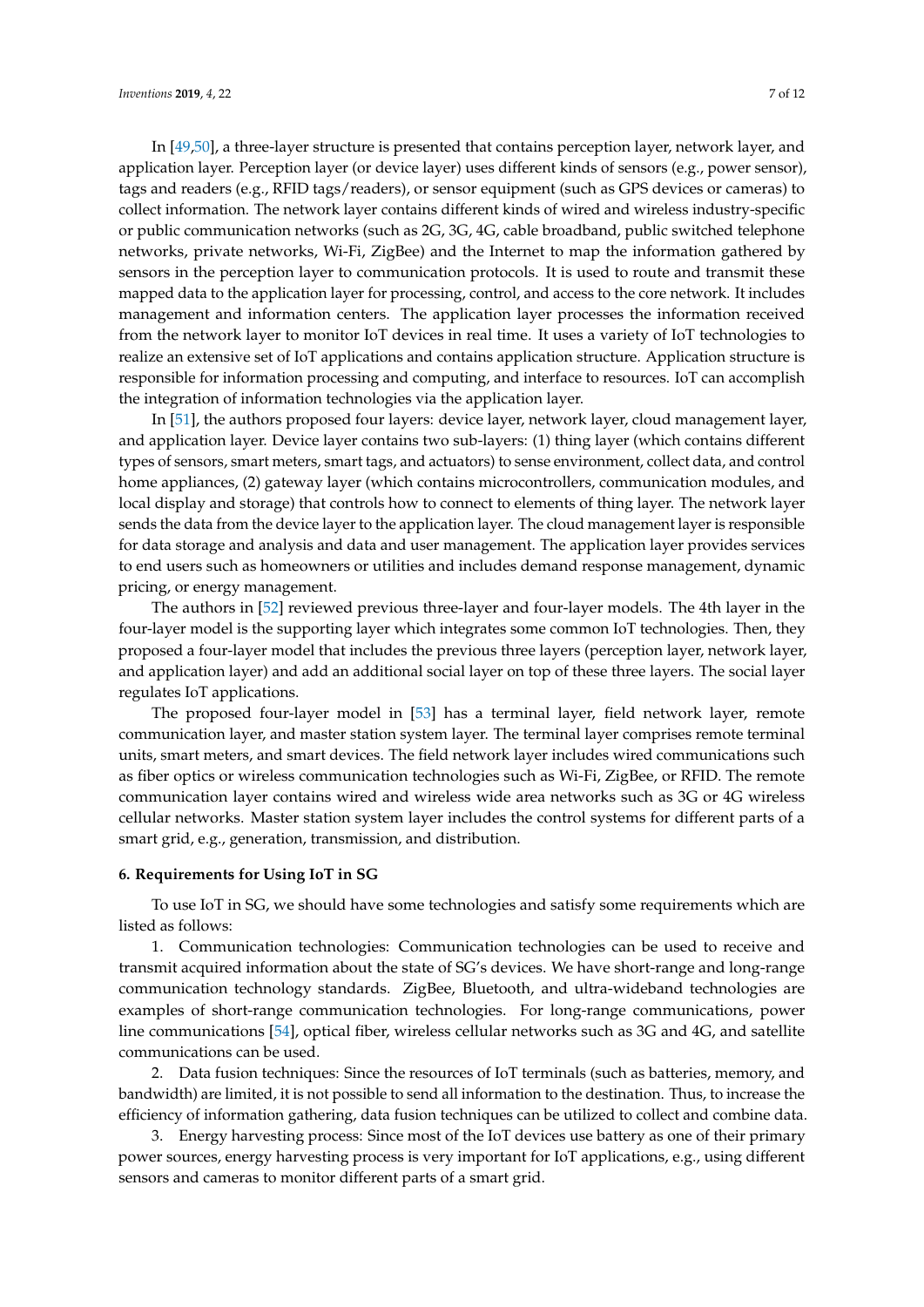4. Operating in harsh environments: IoT devices which are installed in high-voltage transmission lines and substations must work in harsh environments. Thus, to extend the lifetime of their sensors in these conditions, we should have sensors should be high or low temperature resistant, anti-electromagnetic, or waterproof.

5. Reliability: IoT applications in different environments need to satisfy different requirements such as reliability, self-organization, or self-healing. Thus, based on the actual environment, suitable IoT device must be selected to overwhelm environmental issues. For example, when some devices cannot send data due to lack of energy, a new route for the data must be found so that the network reliability remains at the required level.

6. Security: Security methods must be implemented in all IoT layers to transmit, store, and manage data, avoid information leakage and losses, and protect data.

7. Sensors: Sensors measure quantities such as current, voltage, frequency, temperature, power, light, and other signals and deliver the raw information for processing, transmitting, and analyzing. Recently, nanotechnology is used to provide high-performance material which covers different sensor applications and enhances the growth of sensor industry.

#### <span id="page-7-0"></span>**7. Challenges and Future Research Directions**

To achieve technical goals in applying IoT in SG, there are many challenges which must be addressed in future research directions. Since IoT devices must work in different environments that may have harsh conditions (e.g., high or low temperatures, high voltages, exposure to electromagnetic waves, working in water, etc.), therefore, they must satisfy requirements at those conditions such as reliability or compatibility.

In many applications, IoT devices and sensors operate on batteries (e.g., different types of sensors which are used to monitor transmission lines), so suitable energy harvesting techniques should be used or designed. We have several communication networks in different parts of the SG, so, IoT devices should support necessary communication protocols so that transferring data from smart meters to the central system is possible and guaranteed.

Since IoT devices in SG have limited resources and capabilities such as batteries, processing power, storage, or bandwidth, so data fusion processes should be used to compress and aggregate useful data so that we have more efficient energy and bandwidth usage and data collection.

Delay and packet loss are important parameters that determine the performance of smart gird. Since congestion causes delay and packet loss, it degrades system performance (because IoT devices and/or gateways IoT devices must resend data which causes more delay and increases the probability of congestion again) and SG cannot satisfy predetermined requirements, e.g., maximum tolerable delay. Therefore, it is necessary to minimize delay, optimize network design by finding an optimum number of gateways and IoT devices, and minimize the number of connections to each gateway.

Since the smart grid contains many different gateways and IoT devices with different specifications and resources, interoperability between these devices to exchange information is very critical. One solution to achieve interoperability is to use IP-based networks. Another solution is that IoT devices should support different communication protocols and architectures.

Sensors, smart meters, and other similar devices that measure and collect information in a smart grid create big data that can consume a lot of energy and other resources and create a bottleneck. We should design the smart grid in such a way that can efficiently store and process this huge amount of collected data.

There are many separate standards for IoT devices, but there is no unified standard for IoT devices in the smart grid. This may cause security, reliability, and interoperability issues for IoT devices in SG. Therefore, standardization efforts should be unified.

To monitor and control IoT devices in SG, we should use the Internet which is very vulnerable, and attackers can manipulate measured data by sensors and smart meters and cause a lot of financial losses. Therefore, we should develop secure communications for IoT devices in the smart grid by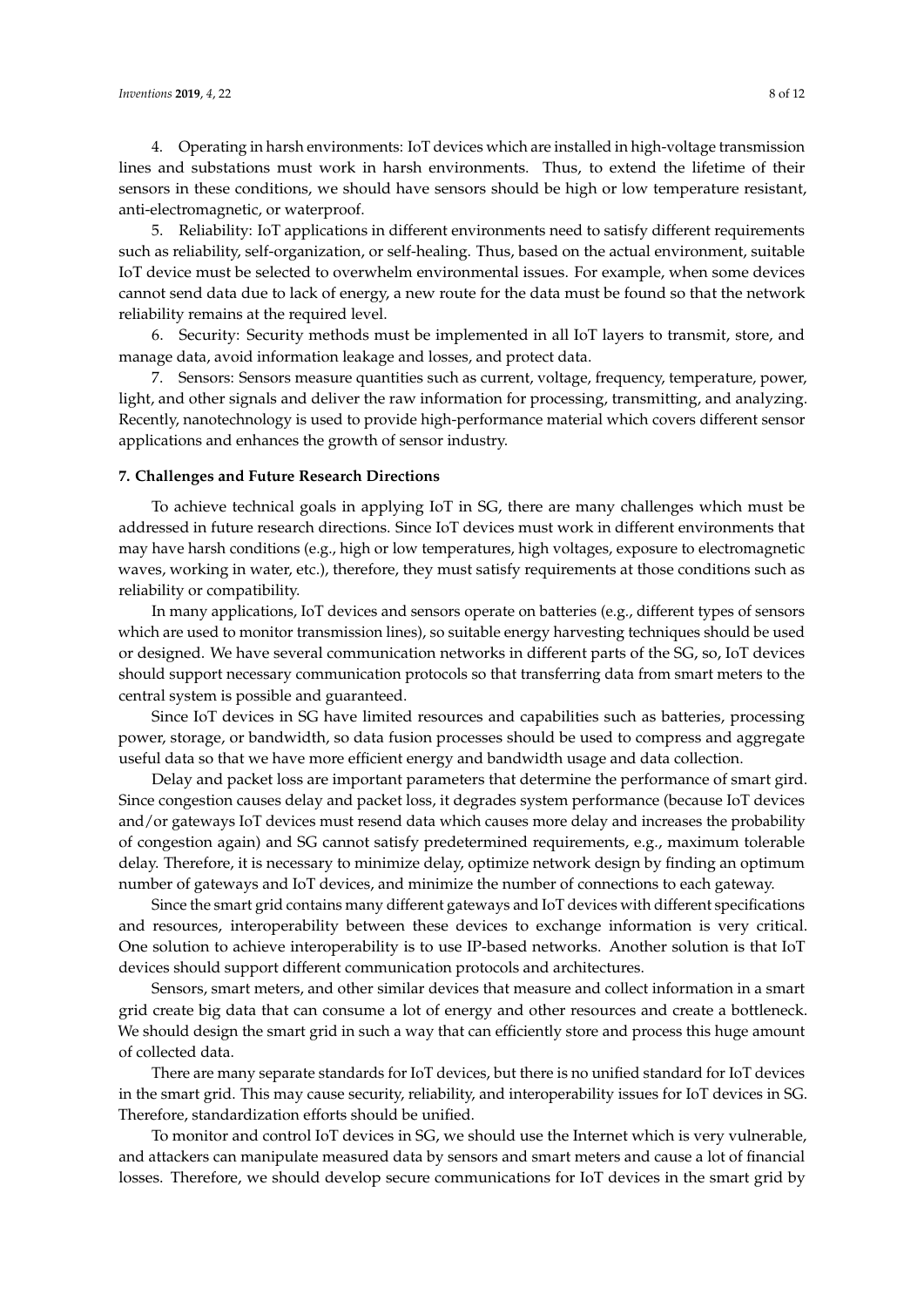considering resource limitations of IoT devices and determine some security measures for these devices. For example, IoT devices have limitations in computation and storage. Thus, we should design or use security solutions so that IoT devices are able to run them. From the collected data by smart meters, it is possible to extract some information about consumers' habits (e.g., wake up times, etc.), therefore it must be guaranteed that this private information will not be used without consumers' permission. Also, suitable mechanisms for security measures such as trust management (between IoT devices which are owned by different parties, e.g., customers and utilities), authentication, authorization, data integrity, maintaining confidentiality, and detecting identity spoofing should be devised.

## <span id="page-8-10"></span>**8. Conclusions**

In this paper, we discussed the Internet of Things as a network of networks and talked about its history, three visions and developments. The smart grid, as one of the most important applications of IoT, is studied. Architecture and elements of a smart grid are discussed. Then, IoT architectures for SG, requirements for using IoT in SG, IoT applications and services in SG, and challenges and future work are investigated.

**Funding:** This research received no external funding.

**Conflicts of Interest:** The author declares no conflict of interest.

## **References**

- <span id="page-8-0"></span>1. Internet History of 1960s. Available online: <https://www.computerhistory.org/internethistory/1960s/> (accessed on 14 January 2019).
- <span id="page-8-1"></span>2. Zhou, H. *The Internet of Things in the Cloud: A Middleware Perspective*, 1st ed.; CRC Press: Boca Raton, FL, USA, 2008.
- <span id="page-8-2"></span>3. History of the World Wide Web. Available online: [http://en.wikipedia.org/wiki/History\\_of\\_the\\_World\\_](http://en.wikipedia.org/wiki/History_of_the_World_Wide_Web) [Wide\\_Web](http://en.wikipedia.org/wiki/History_of_the_World_Wide_Web) (accessed on 14 January 2019).
- <span id="page-8-3"></span>4. History of the Internet. Available online: [http://en.wikipedia.org/wiki/History\\_of\\_the\\_Internet](http://en.wikipedia.org/wiki/History_of_the_Internet) (accessed on 14 January 2019).
- <span id="page-8-4"></span>5. Friends Reunited. Available online: [https://en.wikipedia.org/wiki/Friends\\_Reunited](https://en.wikipedia.org/wiki/Friends_Reunited) (accessed on 14 January 2019).
- <span id="page-8-5"></span>6. Towards a Definition of the Internet of Things (IoT). Available online: [https://iot.ieee.org/images/files/pdf/](https://iot.ieee.org/images/files/pdf/IEEE_IoT_Towards_Definition_Internet_of_Things_Revision1_27MAY15.pdf) [IEEE\\_IoT\\_Towards\\_Definition\\_Internet\\_of\\_Things\\_Revision1\\_27MAY15.pdf](https://iot.ieee.org/images/files/pdf/IEEE_IoT_Towards_Definition_Internet_of_Things_Revision1_27MAY15.pdf) (accessed on 16 January 2019).
- <span id="page-8-6"></span>7. Ghasempour, A.; Moon, T.K. Optimizing the Number of Collectors in Machine-to-Machine Advanced Metering Infrastructure Architecture for Internet of Things-based Smart Grid. In Proceedings of the IEEE Green Technologies Conference (IEEE GreenTech 2016), Kansas City, MO, USA, 7–8 April 2016; pp. 51–55. [\[CrossRef\]](http://dx.doi.org/10.1109/GreenTech.2016.17)
- <span id="page-8-7"></span>8. Ghasempour, A. Optimum Number of Aggregators based on Power Consumption, Cost, and Network Lifetime in Advanced Metering Infrastructure Architecture for Smart Grid Internet of Things. In Proceedings of the IEEE Consumer Communications and Networking Conference (IEEE CCNC 2016), Las Vegas, NV, USA, 9–12 January 2016. [\[CrossRef\]](http://dx.doi.org/10.1109/CCNC.2016.7444787)
- <span id="page-8-8"></span>9. Internet of Things Strategic Research Roadmap. Available online: [http://www.internet-of-things-research.](http://www.internet-of-things-research.eu/pdf/IoT_Cluster_Strategic_Research_Agenda_2009.pdf) [eu/pdf/IoT\\_Cluster\\_Strategic\\_Research\\_Agenda\\_2009.pdf](http://www.internet-of-things-research.eu/pdf/IoT_Cluster_Strategic_Research_Agenda_2009.pdf) (accessed on 16 January 2019).
- <span id="page-8-9"></span>10. NIST Releases Final Version of Smart Grid Framework. Available online: [https://www.nist.gov/smartgrid/](https://www.nist.gov/smartgrid/upload/NIST-SP-1108r3.pdf) [upload/NIST-SP-1108r3.pdf](https://www.nist.gov/smartgrid/upload/NIST-SP-1108r3.pdf) (accessed on 16 January 2019).
- <span id="page-8-11"></span>11. Weiser, M. The Computer for the 21st Century. *Sci. Am.* **1991**, *265*, 66–75. [\[CrossRef\]](http://dx.doi.org/10.1038/scientificamerican0991-94)
- <span id="page-8-12"></span>12. That 'Internet of Things' Thing. Available online: <https://www.rfidjournal.com/articles/view?4986> (accessed on 16 January 2019).
- <span id="page-8-13"></span>13. Gershenfeld, N. *When Things Start to Think*, 1st ed.; Henry Holt and Company: New York, NY, USA, 1999.
- <span id="page-8-14"></span>14. Sarma, S.; Brock, D.L.; Ashton, K. *The Networked Physical World*; Auto-ID Center White Paper MIT-AUTOID-WH-001: Cambridge, MA, USA, 2000; pp. 1–16.
- <span id="page-8-15"></span>15. Schoenberger, C.R. The Internet of things. *Forbes*, 18 March 2002; 155160.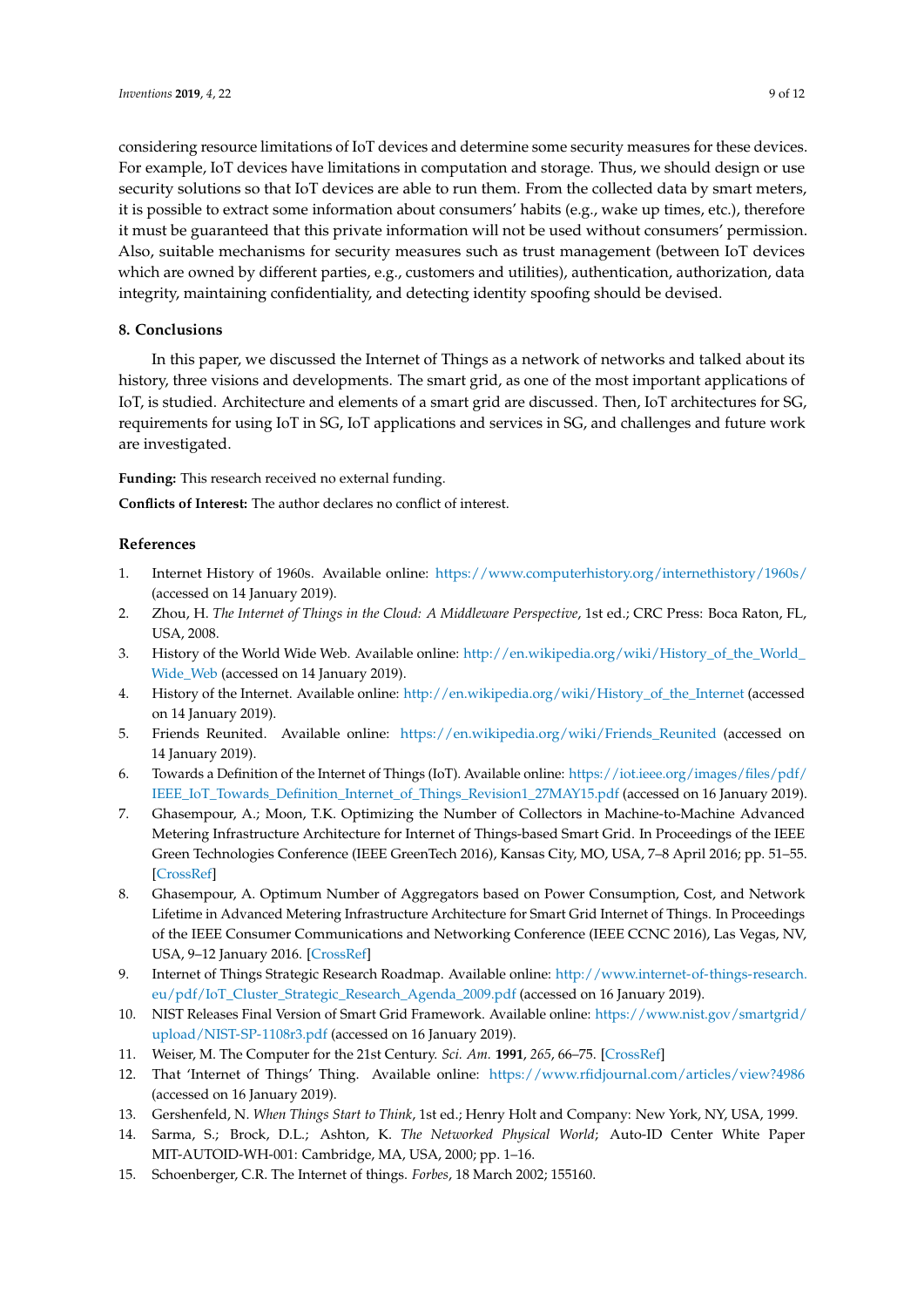- <span id="page-9-0"></span>16. The Internet of Things. Available online: [http://www.theguardian.com/technology/2003/oct/09/](http://www.theguardian.com/technology/2003/oct/09/shopping.newmedia) [shopping.newmedia](http://www.theguardian.com/technology/2003/oct/09/shopping.newmedia) (accessed on 16 January 2019).
- <span id="page-9-1"></span>17. Gershenfeld, N.; Krikorian, R.; Cohen, D. The Internet of things. *Sci. Am.* **2004**, *291*, 76–81. [\[CrossRef\]](http://dx.doi.org/10.1038/scientificamerican1004-76) [\[PubMed\]](http://www.ncbi.nlm.nih.gov/pubmed/15487673)
- <span id="page-9-2"></span>18. The Internet of things: Start-ups Jump into Next Big Thing: Tiny Networked Chips. Available online: [http://www.boston.com/business/technology/articles/2004/10/25/the\\_internet\\_of\\_things/](http://www.boston.com/business/technology/articles/2004/10/25/the_internet_of_things/) (accessed on 16 January 2019).
- <span id="page-9-3"></span>19. The Internet of Things. Available online: [https://www.itu.int/net/wsis/tunis/newsroom/stats/The-](https://www.itu.int/net/wsis/tunis/newsroom/stats/The-Internet-of-Things-2005.pdf)[Internet-of-Things-2005.pdf](https://www.itu.int/net/wsis/tunis/newsroom/stats/The-Internet-of-Things-2005.pdf) (accessed on 16 January 2019).
- <span id="page-9-4"></span>20. Fleisch, E.; Mattern, F. (Eds.) *Das Internet der Dinge—Ubiquitous Computing und RFID in der Praxis*, 1st ed.; Springer: Berlin/Heidelberg, Germany, 2005.
- <span id="page-9-5"></span>21. First International Conference for Industry and Academia on the Internet of Things. Available online: <http://www.iot-conference.org/iot2008/> (accessed on 16 January 2019).
- <span id="page-9-6"></span>22. Castanier, F. Reduce Cost and Complexity of M2M and IoT Solutions via Embedded IP and Application Layer Interoperability for Smart Objects. In Proceedings of the M2M Forum, Milan, Italy, 20 May 2014.
- <span id="page-9-7"></span>23. Disruptive Civil Technologies: Six Technologies with Potential Impacts on US Interests out to 2025. Available online: <https://fas.org/irp/nic/disruptive.pdf> (accessed on 16 January 2019).
- <span id="page-9-8"></span>24. Internet of Things—An action plan for Europe. *Off. J. Eur. Union* **2009**, *278*, 116–120.
- <span id="page-9-9"></span>25. 2014: Ubiquitous Connectivity and the Internet of Things. Available online: [http://www.frost.com/reg/](http://www.frost.com/reg/blog-display.do?id=3161648) [blog-display.do?id=3161648](http://www.frost.com/reg/blog-display.do?id=3161648) (accessed on 17 January 2019).
- <span id="page-9-10"></span>26. Singh, D.; Tripathi, G.; Jara, A.J. A survey of Internet-of-Things: Future Vision, Architecture, Challenges and Services. In Proceedings of the 2014 IEEE World Forum on Internet of Things (WF-IoT), Seoul, Korea, 6–8 March 2014; pp. 287–292.
- <span id="page-9-11"></span>27. Miao, Y.; Bu, Y. Research on the architecture and key technology of Internet of Things (IoT) applied on smart grid. In Proceedings of the International Conference on Advances in Energy Engineering (ICAEE), Beijing, China, 19–20 June 2010; pp. 69–72.
- <span id="page-9-12"></span>28. Connections Counter: The Internet of Everything in Motion. Available online: [https://newsroom.cisco.com/](https://newsroom.cisco.com/feature-content?articleId=1208342) [feature-content?articleId=1208342](https://newsroom.cisco.com/feature-content?articleId=1208342) (accessed on 17 January 2019).
- <span id="page-9-13"></span>29. The Possibilities of the Internet of Everything Economy #IoE. Available online: [https://blogs.cisco.com/](https://blogs.cisco.com/news/the-possibilities-of-the-internet-of-everything-economy) [news/the-possibilities-of-the-internet-of-everything-economy](https://blogs.cisco.com/news/the-possibilities-of-the-internet-of-everything-economy) (accessed on 17 January 2019).
- <span id="page-9-14"></span>30. Evans, D. The Internet of Things: How the Next Evolution of the Internet is Changing Everything. Available online: [https://www.cisco.com/c/dam/en\\_us/about/ac79/docs/innov/IoT\\_IBSG\\_0411FINAL.](https://www.cisco.com/c/dam/en_us/about/ac79/docs/innov/IoT_IBSG_0411FINAL.pdf) [pdf](https://www.cisco.com/c/dam/en_us/about/ac79/docs/innov/IoT_IBSG_0411FINAL.pdf) (accessed on 17 January 2019).
- <span id="page-9-15"></span>31. Morgan Stanley: 75 Billion Devices Will Be Connected to The Internet Of Things By 2020. Available online: [https://www.businessinsider.com/75-billion-devices-will-be-connected-to-the-internet-by-2020-](https://www.businessinsider.com/75-billion-devices-will-be-connected-to-the-internet-by-2020-2013-10) [2013-10](https://www.businessinsider.com/75-billion-devices-will-be-connected-to-the-internet-by-2020-2013-10) (accessed on 17 January 2019).
- <span id="page-9-16"></span>32. Can the Internet of Everything Bring Back the High-Growth Economy? Available online: [https://www.progressivepolicy.org/issues/economy/can-the-internet-of-everything-bring-back](https://www.progressivepolicy.org/issues/economy/can-the-internet-of-everything-bring-back-the-high-growth-economy/)[the-high-growth-economy/](https://www.progressivepolicy.org/issues/economy/can-the-internet-of-everything-bring-back-the-high-growth-economy/) (accessed on 17 January 2019).
- <span id="page-9-17"></span>33. Vision and Challenges for Realizing the Internet of Things. Available online: [https://publications.europa.](https://publications.europa.eu/en/publication-detail/-/publication/ed079554-72c3-4b4e-98f3-34d2780c28fc/language-en) [eu/en/publication-detail/-/publication/ed079554-72c3-4b4e-98f3-34d2780c28fc/language-en](https://publications.europa.eu/en/publication-detail/-/publication/ed079554-72c3-4b4e-98f3-34d2780c28fc/language-en) (accessed on 17 January 2019).
- <span id="page-9-18"></span>34. Ghasempour, A. Optimized Advanced Metering Infrastructure Architecture of Smart Grid based on Total Cost, Energy, and Delay. In Proceedings of the 2016 IEEE Conference on Innovative Smart Grid Technologies (IEEE ISGT 2016), Minneapolis, MN, USA, 6–9 September 2016; pp. 1–6. [\[CrossRef\]](http://dx.doi.org/10.1109/ISGT.2016.7781250)
- <span id="page-9-19"></span>35. Ghasempour, A. Advanced Metering Infrastructure in Smart Grid: Requirements, Challenges, Architectures, technologies, and Optimizations. In *Smart Grids: Emerging Technologies, Challenges and Future Directions*, 1st ed.; Lou, J., Ed.; Nova Science Publishers: Hauppauge, NY, USA, 2017.
- <span id="page-9-20"></span>36. Mouftah, H.T.; Erol-Kantarci, M.; Rehmani, M.H. Communication Architectures and Technologies for Advanced Smart Grid Services. In *Transportation and Power Grid in Smart Cities: Communication Networks and Services*, 1st ed.; Mouftah, H.T., Erol-Kantarci, M., Rehmani, M.H., Eds.; Wiley: Hoboken, NJ, USA, 2019; pp. 217–245. [\[CrossRef\]](http://dx.doi.org/10.1002/9781119360124.ch8)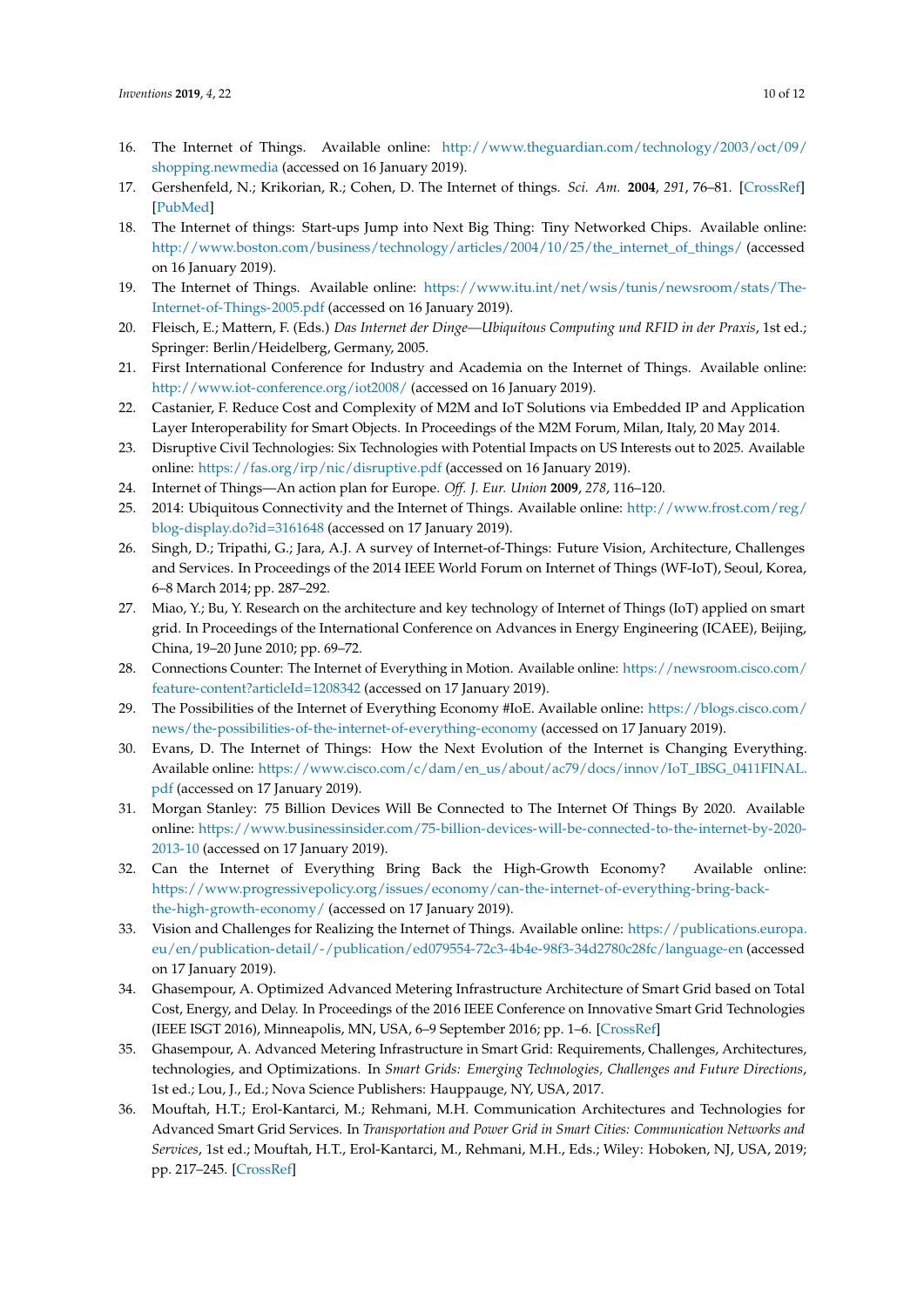- <span id="page-10-0"></span>37. Zhao, Z.; Chen, G. An Overview of Cyber Security for Smart Grid. In Proceedings of the 2018 IEEE 27th International Symposium on Industrial Electronics, Cairns, Australia, 13–15 June 2018; pp. 1127–1131. [\[CrossRef\]](http://dx.doi.org/10.1109/ISIE.2018.8433816)
- <span id="page-10-1"></span>38. Refaat, S.S.; Abu-Rub, H.; Trabelsi, M.; Mohamed, A. Reliability evaluation of smart grid system with large penetration of distributed energy resources. In Proceedings of the 2018 IEEE International Conference on Industrial Technology (ICIT), Lyon, France, 20–22 February 2018; pp. 1279–1284. [\[CrossRef\]](http://dx.doi.org/10.1109/ICIT.2018.8352362)
- <span id="page-10-2"></span>39. Refaat, S.S.; Mohamed, A.; Kakosimos, P. Self-Healing control strategy; Challenges and opportunities for distribution systems in smart grid. In Proceedings of the 2018 IEEE 12th International Conference on Compatibility, Power Electronics and Power Engineering (CPE-POWERENG 2018), Doha, Qatar, 10–12 April 2018; pp. 1–6. [\[CrossRef\]](http://dx.doi.org/10.1109/CPE.2018.8372610)
- <span id="page-10-3"></span>40. Jarvis, R.; Moses, P. Smart Grid Congestion Caused by Plug-in Electric Vehicle Charging. In Proceedings of the 2019 IEEE Texas Power and Energy Conference (TPEC), College Station, TX, USA, 7–8 February 2019; pp. 1–5. [\[CrossRef\]](http://dx.doi.org/10.1109/TPEC.2019.8662152)
- <span id="page-10-4"></span>41. Rafiei, S.; Bakhshai, A. A review on energy efficiency optimization in Smart Grid. Proceedings of 38th Annual Conference on IEEE Industrial Electronics Society, Montreal, QC, Canada, 25–28 October 2012; pp. 5916–5919. [\[CrossRef\]](http://dx.doi.org/10.1109/IECON.2012.6389115)
- <span id="page-10-5"></span>42. Akaber, P.; Moussa, B.; Debbabi, M.; Assi, C. Automated Post-Failure Service Restoration in Smart Grid through Network Reconfiguration in the Presence of Energy Storage Systems. *IEEE Syst. J.* **2019**, 1–10. [\[CrossRef\]](http://dx.doi.org/10.1109/JSYST.2019.2892581)
- <span id="page-10-6"></span>43. Qi, F.; Yu, P.; Chen, B.; Li, W.; Zhang, Q.; Jin, D.; Zhang, G.; Wang, Y. Optimal Planning of Smart Grid Communication Network for Interregional Wide-Area Monitoring Protection and Control System. In Proceedings of the 2018 IEEE International Conference on Energy Internet (ICEI), Beijing, China, 21–25 May 2018; pp. 190–195. [\[CrossRef\]](http://dx.doi.org/10.1109/ICEI.2018.00042)
- <span id="page-10-7"></span>44. Ghasempour, A. Optimum Packet Service and Arrival Rates in Advanced Metering Infrastructure Architecture of Smart Grid. In Proceedings of the 2016 IEEE Green Technologies Conference (IEEE GreenTech 2016), Kansas City, MO, USA, 6–8 April 2016; pp. 1–5. [\[CrossRef\]](http://dx.doi.org/10.1109/GreenTech.2016.8)
- <span id="page-10-9"></span>45. Ghasempour, A.; Gunther, J.H. Finding the Optimal Number of Aggregators in Machine-to-Machine Advanced Metering Infrastructure Architecture of Smart Grid based on Cost, Delay, and Energy Consumption. In Proceedings of the 2016 13th IEEE Annual Consumer Communications & Networking Conference (IEEE CCNC 2016), Las Vegas, NV, USA, 9–12 January 2016; pp. 960–963. [\[CrossRef\]](http://dx.doi.org/10.1109/CCNC.2016.7444917)
- <span id="page-10-8"></span>46. Ghasempour, A. Optimized Scalable Decentralized Hybrid Advanced Metering Infrastructure for Smart Grid. In Proceedings of the 2015 IEEE International Conference on Smart Grid Communications (IEEE SmartGridComm 2015), Miami, FL, USA, 2–5 November 2015; pp. 223–228. [\[CrossRef\]](http://dx.doi.org/10.1109/SmartGridComm.2015.7436304)
- <span id="page-10-10"></span>47. Sarwat, A.I.; Sundararajan, A.; Parvez, I. Trends and Future Directions of Research for Smart Grid IoT Sensor Networks. In *Proceedings of International Symposium on Sensor Networks, Systems and Security, Advances in Computing and Networking with Applications*, 1st ed.; Rao, N., Brooks, R., Wu, C., Eds.; Springer: New York, NY, USA, 2018; pp. 45–61.
- <span id="page-10-11"></span>48. Lloret, J.; Tomas, J.; Canovas, A.; Parra, L. An Integrated IoT Architecture for Smart Metering. *IEEE Commun. Mag.* **2016**, *54*, 50–57. [\[CrossRef\]](http://dx.doi.org/10.1109/MCOM.2016.1600647CM)
- <span id="page-10-15"></span>49. Wang, C.; Li, X.; Liu, Y.; Wang, H. The research on development direction and points in IoT in China power grid. In Proceedings of the 2014 International Conference on Information Science, Electronics and Electrical Engineering, Sapporo City, Hokkaido, Japan, 26–28 April 2014; pp. 245–248. [\[CrossRef\]](http://dx.doi.org/10.1109/InfoSEEE.2014.6948106)
- <span id="page-10-12"></span>50. Chen, X.; Sun, L.; Zhu, H.; Zhen, Y.; Chen, H. Application of Internet of Things in Power-Line Monitoring. In Proceedings of the 2012 International Conference on Cyber-Enabled Distributed Computing and Knowledge Discovery, Sanya, China, 10–12 October 2012; pp. 423–426. [\[CrossRef\]](http://dx.doi.org/10.1109/CyberC.2012.77)
- <span id="page-10-13"></span>51. Viswanath, S.K.; Yuen, C.; Tushar, W.; Li, W.-T.; Wen, C.-K.; Hu, K.; Chen, C.; Liu, X. System design of the internet of things for residential smart grid. *IEEE Wirel. Commun.* **2016**, *23*, 90–98. [\[CrossRef\]](http://dx.doi.org/10.1109/MWC.2016.7721747)
- <span id="page-10-14"></span>52. Ning, H.; Hu, S. Technology classification, industry, and education for Future Internet of Things. *Int. J. Commun. Syst.* **2012**, *25*, 1230–1241. [\[CrossRef\]](http://dx.doi.org/10.1002/dac.2373)